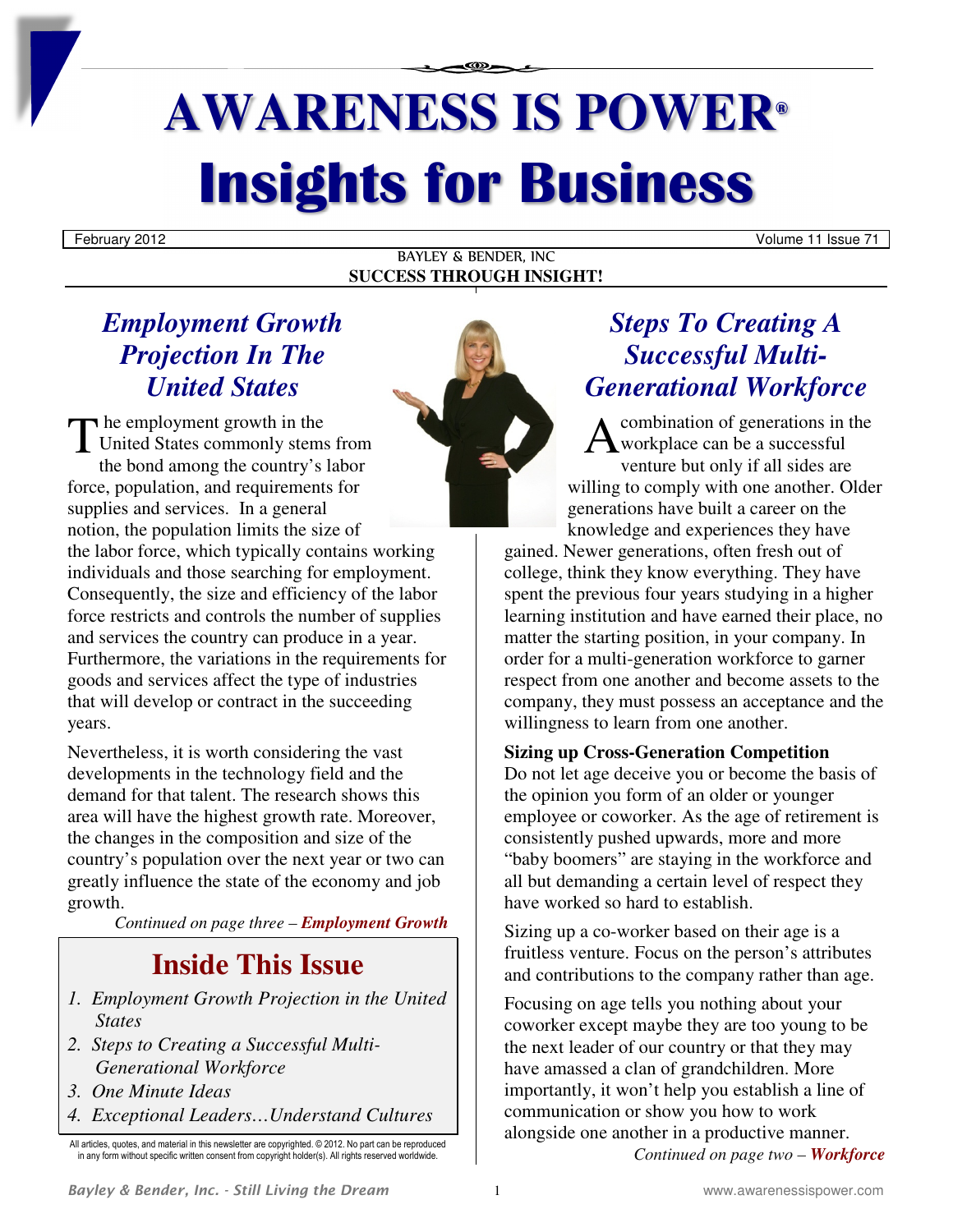#### *Continued from page one – Workforce*

In order to create an industrious working relationship and workforce, you will need to focus on the information that pertains to the contributions you can make to the

**The Assessment Report** 

company together.

The assessment report contains vital information necessary in building a strong, multi-generational working relationship. The assessment report will tell you what the other persons values are, what motivates them to take action and the personal skills they bring to the job at hand. Taking the time to read

the assessment report will hand you details about your coworker that you never would have taken into account based on their age. Look for these characteristics.

- Hands on
- **Personal accountability**
- Takes initiative
- Gets the job done
- Able to focus
- Makes steady contributions
- Natural team builder
- **Talkative**
- **Embraces new ideas**
- Willingness to learn new skills
- Capable of decision making

### **Making the Adjustment**

With a better understanding of your co-worker, it is time to come together and compromise. All people, no matter their generation have a preferred method of communication. Older generations tend to be more "stuck in their ways" so to speak, so it may be more conducive for the younger generation to make a larger adjustment when it comes to communication. *At least at first.* 

You know how you communicate the best. After reading your co-worker's assessment report, you have a better understanding of which communications methods work best for them and which ones they prefer.

*Continued on next column –* 

Make establishing an open and constructive line of communication between generations a priority. Find your common ground and work from there.

> Once an open line of communication has been established, determining how you can boost and compliment one another's job performance will appear easy. You may realize that your co-worker from an older generation has a library of experience and has the tools it takes to complete the project at hand. A coworker from the older generation can learn new techniques and styles from the newer generation. Combining these two aspects as well as others can create an explosive new way to enhance one's job

skills making contributions to the company excel.

Not only will one generation benefit from the next, the company as a whole will benefit profitably and favorably.  $\blacklozenge$ 

*~ Written for us by our associate Gary Sorrell, Sorrell Associates, LLC. Copyright ©2012 All rights reserved* 

# *It's All About Attitude!*

The longer I live, the more I realize the impact The longer I live, the monoder and interest on life.

ATTITUDE, to me, is more important than education, than money, than circumstance, than failures, than success, than what other people think, or say or do. It is more important than appearance, giftedness, or skill. It will make or break a company…a church…

a home.

The remarkable thing is we have a choice everyday regarding the ATTITUDE we embrace for that day.



We cannot change our

past…we cannot change the fact that people act in a certain way. We cannot change the inevitable.

The only thing we can do is play the one string we have, and that is our ATTITUDE…I am convinced that life is 10% what happens to me, and 90% how I react to it. *And so it is with you…we are in charge of our own ATTITUDE.* 

*~* Source: Chuck Swindoll, author, *Attitude* Visit us on the web @ www.ladge.com

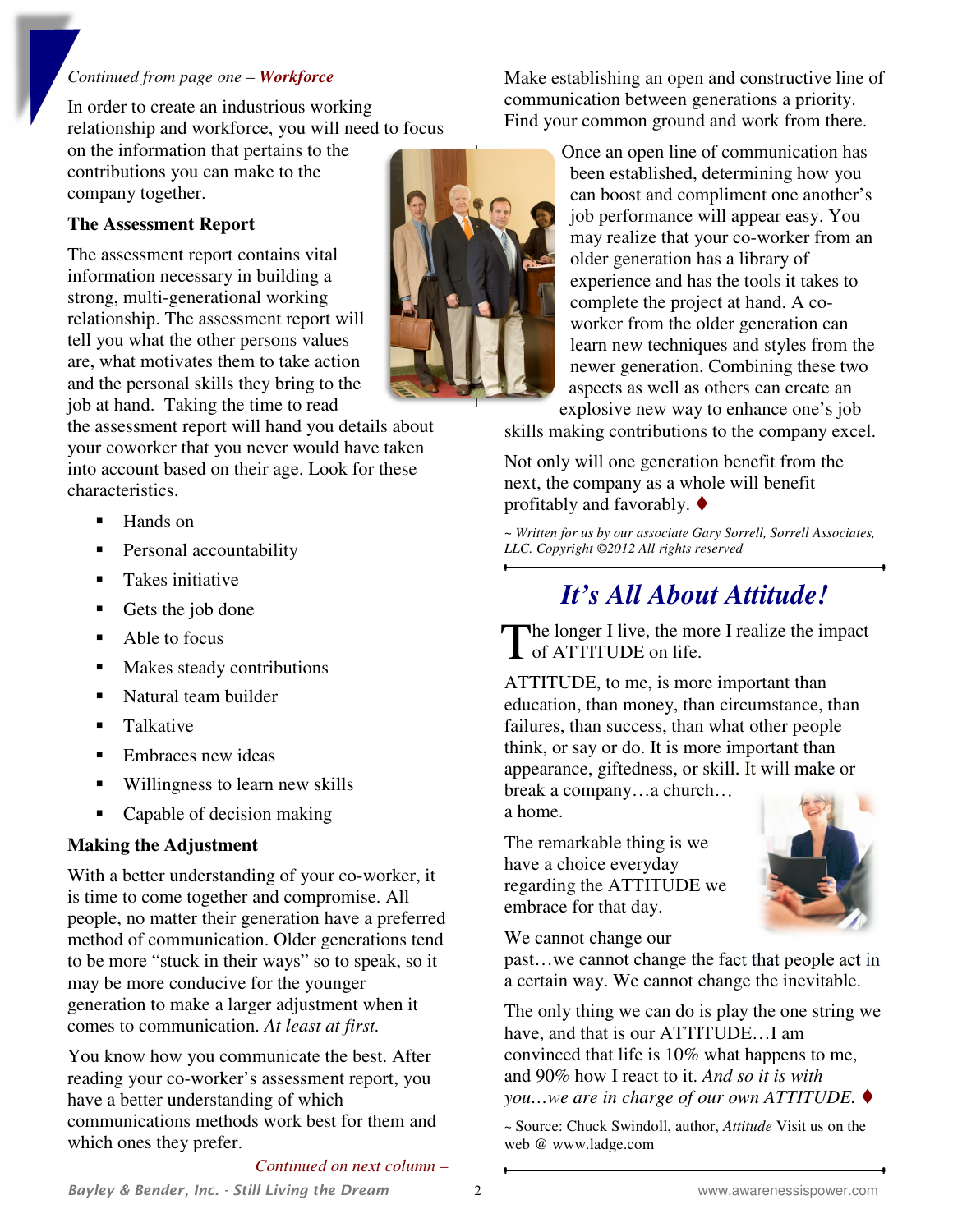#### *Continued from page one – Employment Growth*

As the population of baby boomers grows, the older population will rise 29.7%, which marks the highest increase among all age groups present in the country. On the other hand, the 45 to 54 age group is likely to drop by 4.4 percent in the next years, and this indicates the slow-rising birth rate the younger generations' experience. It is undeniable population plays the most pivotal role in ascertaining the

composition, efficiency, and size of the labor force, and the inclination of employment's growth or decline primarily results from it.

By 2013, the United States' labor force is likely to reach 162.3 million, and it is expected to possess a strong growth and increase by 17.4



million, or roughly 12 percent, from the 2002 figure. In addition, the increase in the labor force during the 2002-2012 period marks an 11.3 percent or 14.4 million growth in comparison to the previous decade.

In the succeeding years, the fastest growing occupations include computer specialist occupational groups and network systems, and data communications analysts, amongst others. The demand for these jobs will rise since more organizations will have a need to improve their information technology capability and utilize the current technologies in the industry. On the other hand, the occupations that will experience the fastest decline include jobs in office and administrative support, as well as sewing machine operations.  $\blacklozenge$ 

*~ Written for us by our associate Gary Sorrell, Sorrell Associates, LLC. Copyright protected worldwide. All rights reserved. ©2012* 

### *Tips to make you a better listener*

You can become a better listener if you want. You can stop some of<br>the main causes that affect listening before they begin. Changing<br>vour environment and approach to listening will result in better the main causes that affect listening before they begin. Changing your environment and approach to listening will result in better listening and better communications.

 $\checkmark$  **Control Distractions**. One of the biggest distractions is the telephone. You are giving the speaker your full attention and then the phone rings. When you answer the call you are sending the message that you are not listening and it interrupts the discussion and train of thoughts. You can avoid this by directing all calls to voice mail or have an assistant answer the incoming calls.



- $\checkmark$  **Be Organized**. If your desk is cluttered with paper, notes, books, etc... than your eyes will probably skim the material and you will find that you end up reading some of those instead of listening. File or put the stuff in a drawer so that you won't be distracted.
- $\checkmark$  **Be an Active Listener**. Participate in the discussion by asking questions and clarifying what is being said. This will show the other person that you are understanding and interested in what they are





### **Making The Most Of Meetings**

Meetings can be very effective for maximizing time, or they can be tremendous time wasters! More than 15 million business meetings take place each day in the U.S. and many, as you may know, either go longer than necessary or are not needed at all.

If you are in charge of a meeting, here are some ways to make it more productive for all involved:

- Always have a written agenda with copies for all attendees
- Spend time in preparation to focus the meeting on the agenda
- Clearly identify the meeting's purpose and objectives
- Set a time limit and stick to it. Also, start promptly
- Follow-up take notes during the meeting including any actions to be taken. A summary of the meeting and action items should be provided to all attendees.

When appropriate, consider meeting alternatives such as memos, written reports, etc.

Source: Arnie Rintzler, AWR Business Concepts, all rights reserved

Don't miss next month's issue. Subscribe now!

#### AWARENESS IS POWER®  *Insights for Business*

2024 Powder Mill Rd Silver Spring, MD 20903 Tel: 301-439-8317

E-mail: aip@awarenessispower.com

Visit Our Web Site at: www.awarenessispower.com

12 Issues For Only \$97